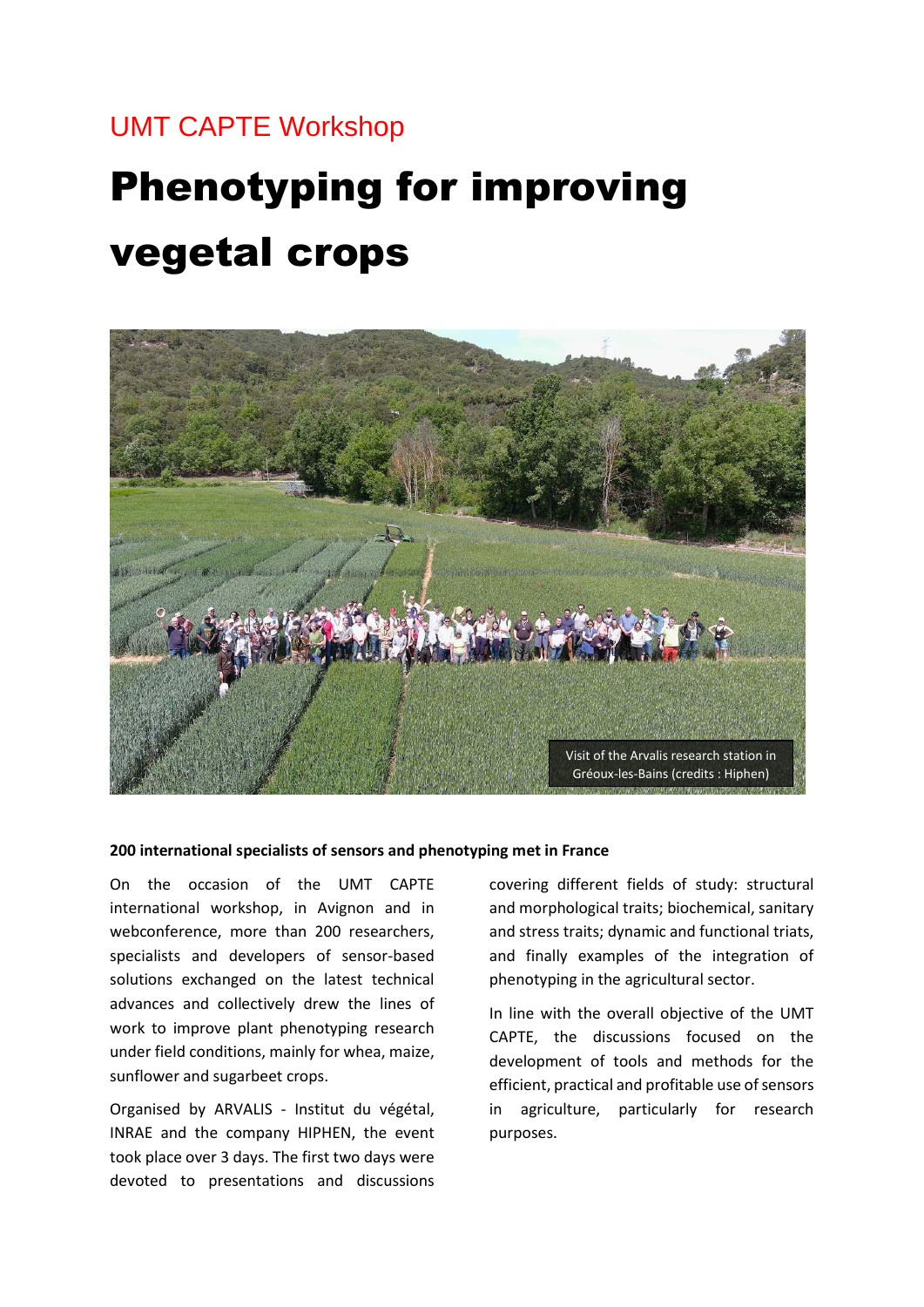These technologies are implemented at different scales: from the microplot to the field scale on farms. The services they offer are varied:

- o Varietal selection via high-throughput phenotyping
- o Assistance in conducting agricultural trials, by allowing rapid nondestructive observations
- o Real-time crop management throughout the season, based on close observations and remote sensing

It should be noted that the nature of the sensors (Lidar, cameras, spectroradiometers, ultrasound, etc.) and measurement systems (drone, ground robot, portable or fixed system) depends on the desired use.

Another objective of the UMT CAPTE is to develop algorithms to analyse the data from

the sensors and to integrate them into reliable, powerful and secure data management and processing systems. Sensors and crop models are highly complementary and must be processed in an integrative way to describe the state of crops, predict their growth and appropriate management practices.

## **Demonstration of phenotyping tools at the ARVALIS station in Gréoux-les-Bains.**

Following the presentations given in the plenary sessions (more information [here\)](https://www.capte-workshop.com/agenda/), the participants were able to take part in a visit to the ARVALIS - Institut du végétal experimental station in Gréoux-les-Bains (04), which has been implementing various high-throughput field phenotyping systems for several years.

This was an opportunity to see various phenotyping tools in action (see below)

#### **LITERAL**

This is a portable stick equipped with 3 high resolution cameras, allowing the automatic counting of the number of ears/m2 in experimental plots. The tool can be used quickly on medium-sized trials and does not require any particular authorisation. 30 seconds are enough to photograph 10m<sup>2</sup> of a micro plot, which represents a high throughput compared to manual counting.



#### **PHENOMOBILE**

This self-guided RTK machine scans the state of the plants as it moves, with a resolution of the order of a millimetre, thanks to three types of on-board sensors: cameras synchronised with flashes and scanning lasers make it possible to measure the architecture of the vegetation (height of the plants, position of the leaves and the ears). On the other hand, radiometers are used to measure the reflection of light by the vegetation in order to collect data on the biochemical composition of the plants. This tool allows a reliable, reproducible and rapid characterisation of the growth dynamics of many varieties.